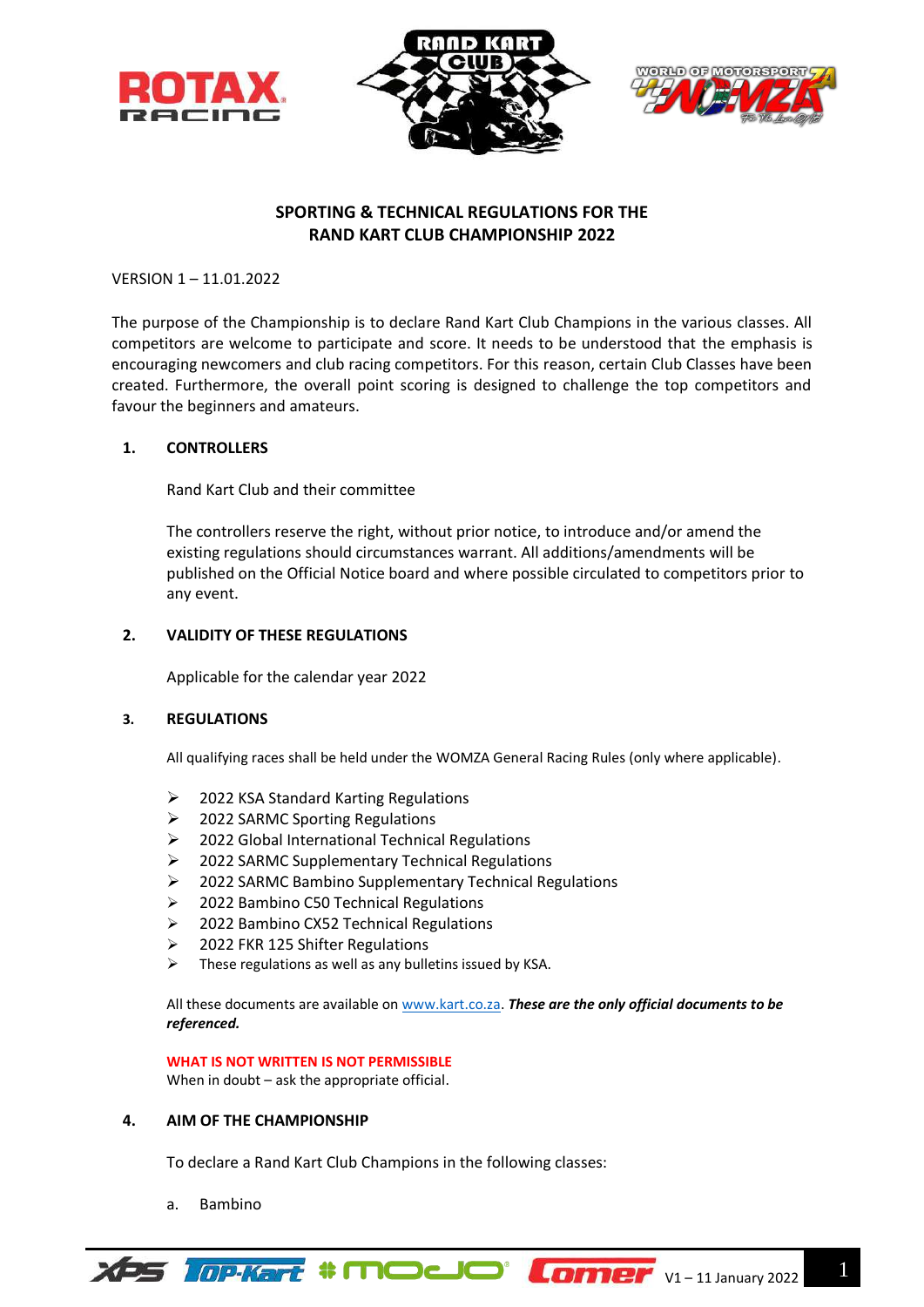





- b. Micro Max
- c. Mini Max
- d. Junior Max
- e. Master Max / Clubmans
- f. Senior Max
- g. DD2
- h. DD2 Masters / DD2 Vets
- i. FKR Shifters

## **5. CHAMPIONSHIP RACE MEETINGS**

The championship will consist of ten rounds of three races:

- 1. 22 January 2022 Zwartkops
- 2. 12 February 2022 Zwarkops
- 3. 12 March 2022 Formula K
- 4. 9 April 2022 Zwartkops
- 5. 14 May 2022 Vereeniging
- 6. 4 June 2022 Formula K
- 7. 20 August 2022 Zwartkops
- 8. 22 October 2022 Formula K
- 9. 5 November 2022 Zwartkops
- 10. 3 December 2022 Zwartkops

## **6. ELIGIBILITY OF DRIVERS**

- 6.1 A minimum of a WOMZA Karting club license is required
- 6.2 All are welcome to participate in the events but only members of Rand Kart Club will be able to score in the Club Championship.

## **7. EQUIPMENT**

The above listed championship classes will use equipment, weights and ages as per the 2022 WOMZA Karting National Regulations as well as the technical regulations for the individual classes which can be found on [www.kart.co.za.](http://www.kart.co.za/)

Club Class regulations:

## **7.1. Clubmans Class:**

- a. Clubmans Class will race and score in Master Max and basically run to the same rules.
- b. Clubmans must enter events as clubmans to be recognised in the rescoring.
- c. To be eligible for Clubmans both pre and Rotax EVO engines may be used.
- d. The minimum age is year of the  $16<sup>th</sup>$  birthday.
- e. The minimum weight is 180kg.
- f. Current or previously approved chassis minimum of 1 years old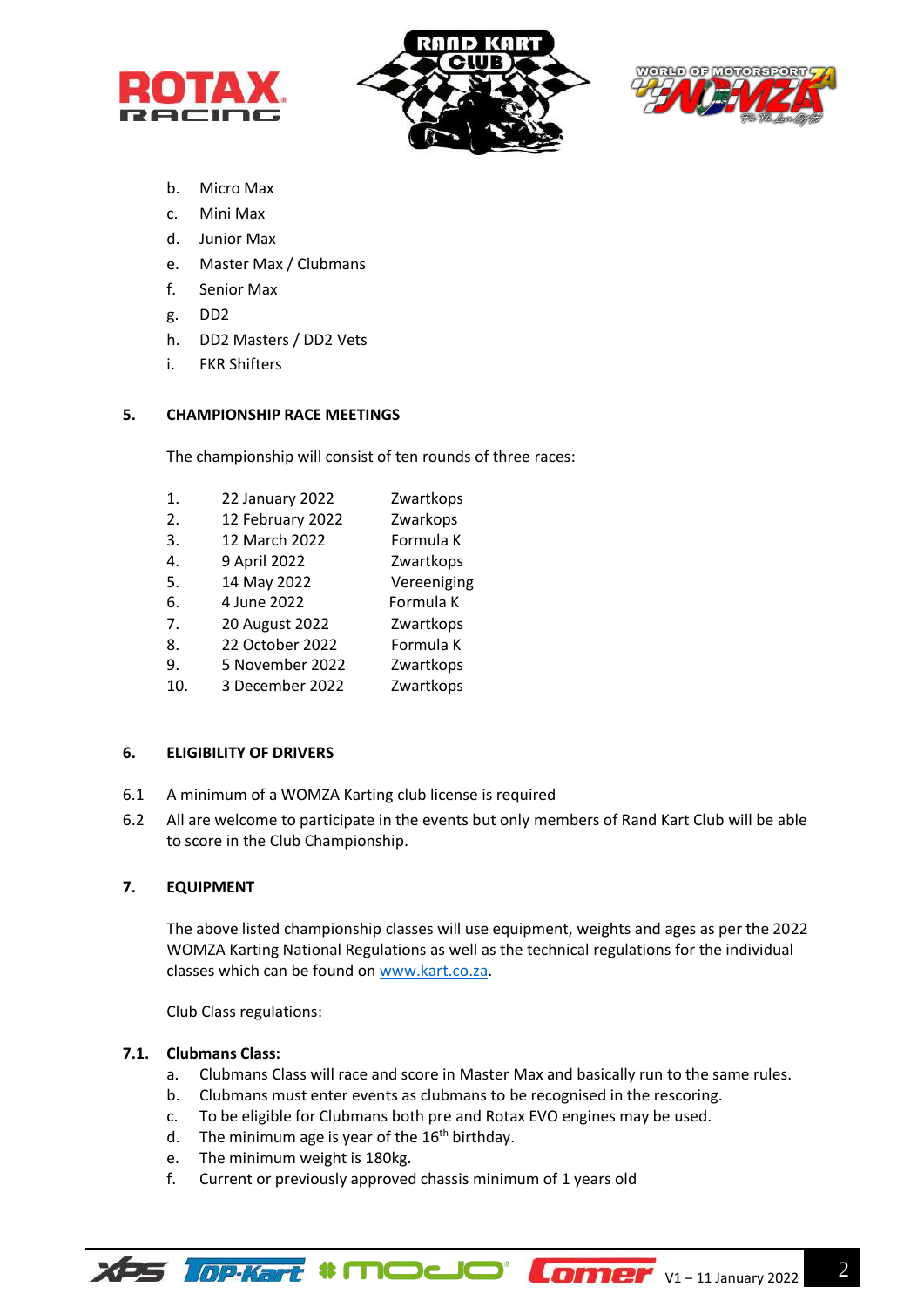





- g. The Clubmans class championship is only open to competitors not participating in the 2022 Karting Regional and/or National Championships. Any competitor deciding to participate at a higher level will be excluded from the Clubmans Class championship. The points scored up to that point in Master Max will be retained.
- h. Black numbers from 301 to 399 on a yellow backing. Please book your number as a Master Max by following this link [www.rotax-ems.com/rsa](http://www.rotax-ems.com/rsa)

## **7.2. DD2 Clubmans Class:**

- a. Minimum mass 180kg
- b. Drivers 15 years and older
- c. Please book your number as a DD2 or DD2 Masters according to your age by following this link [www.rotax-ems.com/rsa](http://www.rotax-ems.com/rsa)

## **8. QUALIFYING & GRID POSITIONS**

#### **Qualifying**

 $\triangleright$  Qualifying will be by a 10-minute timed session.

## Grids / Starting Positions

- $\triangleright$  Heat 1 (one) starting positions will be based on fastest lap times achieved in qualifying
- $\triangleright$  Heat 2 (two) starting position will be based on fastest lap times achieved in Heat 1.
- ➢ Heat 3 (three) starting positions will be based on fastest lap times achieved in Heat 2.

## **9. POINT SCORING**

- 9.1 Non-RKC members may participate in the events and win prizes on the day. This means that the first RKC member on the day will not necessarily score full points. In other words, your position on the road will determine the number of points scored.
- 9.2 Points will be scored as follows 35, 32, 30, 29, 28, and so on.
- 9.3 Non-finishers 5 points less than lowest placed finisher
- 9.4 National competitors (anyone that competes or has competed at a national event outside of Gauteng from 2018 to 2021 inclusive) will count their best 13 (thirteen) results.
- 9.5 Regional and club competitors will count their best their best 15 (fifteen) results.
- 9.6 There must be a minimum number of 6 eligible starters at an event for championship points to be scored.
- 9.7 Bambino will only score Championship points from round 3. This is to allow sufficient time for those who wish to upgrade and to familiarize themselves with the CX52 engine. For this reason, the best …. number of races will score and …..

#### **10. SEPERATION OF TIES**

A tie will be resolved in favor of the competitor having the greatest number of wins, then seconds then thirds etc. If the tie is not resolved, then the competitor with the highest position for the last heat of the last event counting towards the Championship.

#### **11. ANNOUNCEMENT OF POINTS AWARDED**